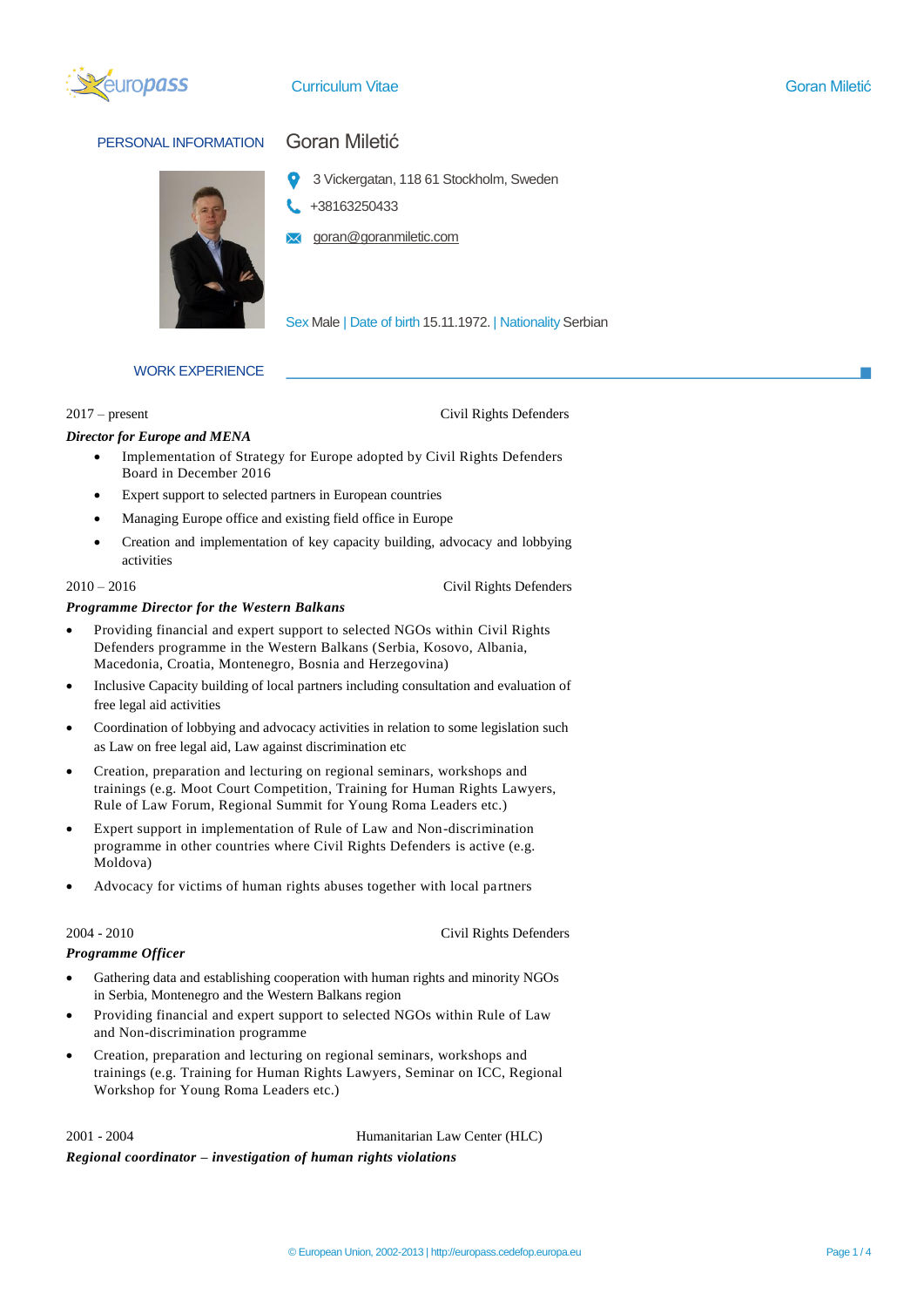

- Gathering data, conducting research of human rights violations (Vojvodina, Serbia, Kosovo, Montenegro)
- Coordinating projects in the field of human rights and providing expert and legal support to individual projects
- Coordinating report preparation
- Field research in multiethnic communities –- southern Serbia (Preshevo and Bujanovac), Sanjak etc.
- Representation of the HLC programs before international and regional organizations: Council of Europe, OSCE and UN bodies
- Participation in project analysis and design aimed at ongoing and future projects, programs and strategies
- Promoting and enhancing harmonious professional relations with NGOs, international donors, government agencies and other organizations involved in specific projects
- Performing other duties and activities as required for efficient information gathering on human rights violations.

2000 – 2001 Humanitarian Law Center (HLC)

## *Lawyer and Media Analyst*

- Filing news items published in print media (dailies, weeklies and monthly magazines) in Serbia and Montenegro
- Analysis of news items (thematic and chronological)
- Preparing material for annual reports
- Coordination of IWPR project realization and preparing *"Human Rights Card"*  within the project

o.d.

1999 – 2001 Newspaper and publishing company "TRIK"

### *Editor-in-chief*

- Editing weekly issues, publications and literary magazines
- Drafting company's statutory documents

# OTHER RELEVANT POSTS

| 2009           | Candidate of 250 human rights organisations for the Commissioner for Equality in Serbia |
|----------------|-----------------------------------------------------------------------------------------|
| 2010 - present | Board member of the Heartefact Foundation                                               |
| 2011 - present | Member of the European Commission of Sexual Orientation Law                             |
| 2015 - present | Pool of SOGI experts within Council of Europe                                           |
| 2018 - present | Member of Expert Council for NGO Law (Council of Europe)                                |
|                |                                                                                         |

| <b>EDUCATION AND</b><br><b>PUBLICATIONS</b> |                                                                                                          |
|---------------------------------------------|----------------------------------------------------------------------------------------------------------|
| 2010                                        | Law School, Union Univesity                                                                              |
|                                             | Ongoing PhD studies                                                                                      |
| 2007                                        | Centre for Interdisciplinary Studies, University of Sarajevo/Bologna<br>MA in Democracy and Human Rights |
| 1999                                        | Law School, University of Belgrade<br>LL.M. majored in EU Law and human rights                           |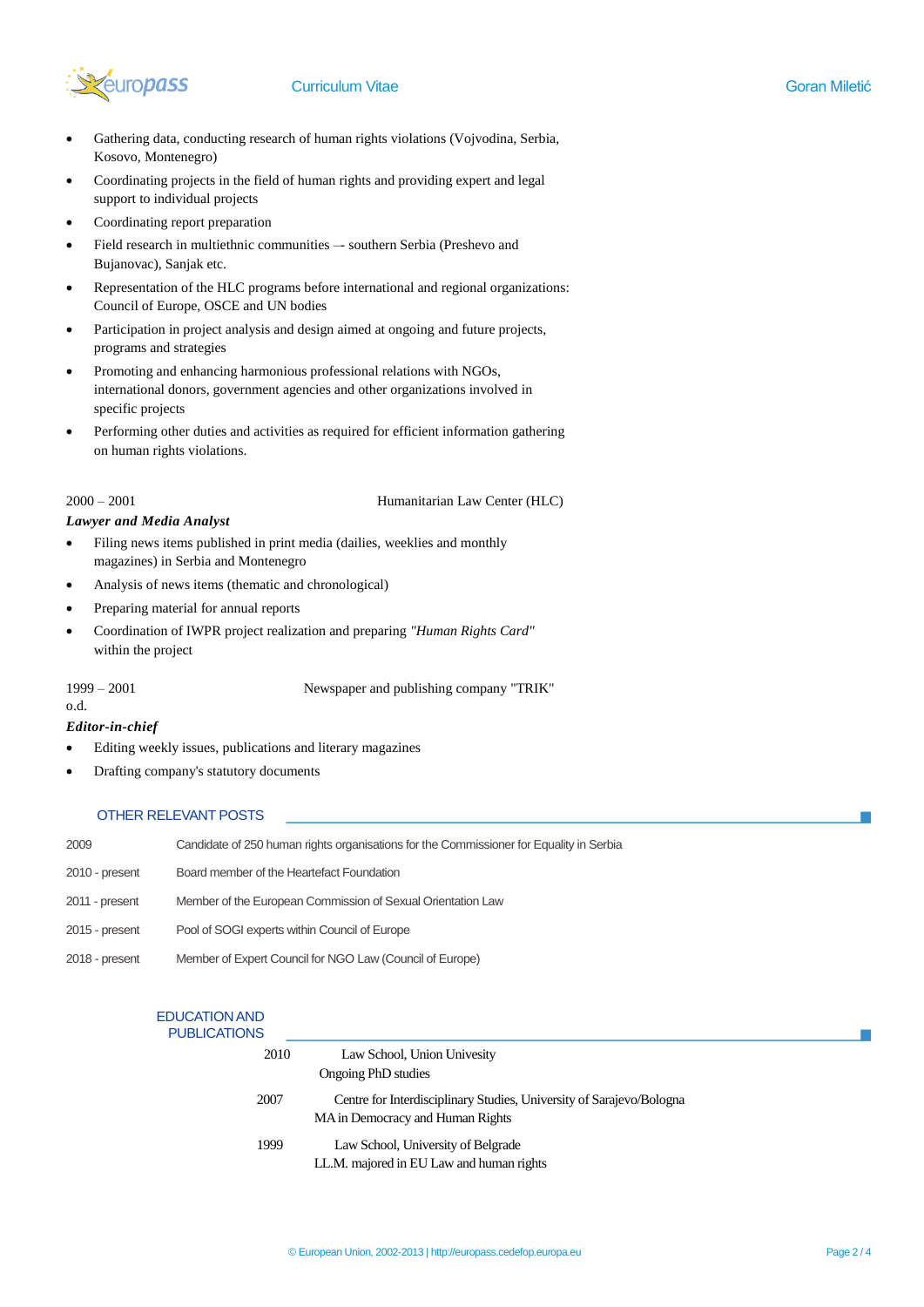

1991 "Filip Filipovic" High School in Cacak

Degree in mathematics and computer programming

During my work I conducted more than 3.000 different lectures related to torture, discrimination, international human rights system, advocacy and lobbying, investigation of human rights violation, representation of victims and rights of different minority groups.

- The Wall of Anti-Gypsyism: Roma in the Western Balkans (2018)
- The Wall of Anti-Gypsyism: Roma in Serbia (2018)
- The Wall of Anti-Gypsyism: Roma in Bosnia and Herzegovina (2018)
- The Wall of Anti-Gypsyism: Roma, Ashkali and Egyptians in Kosovo (2018)
- The Wall of Anti-Gypsyism: Roma in Montenegro (2018)
- The Wall of Anti-Gypsyism: Roma in Macedonia (2018)
- The Wall of Anti-Gypsyism: Roma in Albania (2018)

The Prohibition Against Torture, Inhuman or Degrading Treatment or Punishment: An overview of the jurisprudence of the European Court on Human Rights (2018)

Freedom of Expression and its Relationship with the Right to Respect for Private Life and the Right to a Fair Trial – The Jurisprudence of the European Court of Human Rights (2017)

Compilation of judgements relevant for the Roma community (2015)

Compilation of judgements relevant for the LGBT community (2014)

Guidelines for advocacy and lobbying for LGBT activists (2012)

Anti-discrimination legislation in Balkan states (2005)

International Criminal Court and implementation of Rome Statute in Western Balkans (2005)

LGBT rights in Serbia and Montenegro - international and domestic standards (2005)

Publication "Roma in Serbia" (2003)

Publication "Albanians in Serbia" (2003)

Regional standards in the area of minority protection (2001)

Legal and actual status of national, ethnic and religious minorities in FR Yugoslavia (2001)

Shadow Report on the Implementation of the Framework Convention for the Protection of National Minorities for Serbia, Montenegro and Kosovo

Religious minorities in FR Yugoslavia (2002) Sector B – restoring confidence in the Presevo valley Education of minorities in Montenegro Treatment of persons belonging to ethnic minorities by the police and judiciary

### PERSONAL SKILLS

Mother tongue(s) Serbian

| Other language(s) | <b>UNDERSTANDING</b> |         | <b>SPEAKING</b>    |                   | <b>WRITING</b> |
|-------------------|----------------------|---------|--------------------|-------------------|----------------|
|                   | Listening            | Reading | Spoken interaction | Spoken production |                |